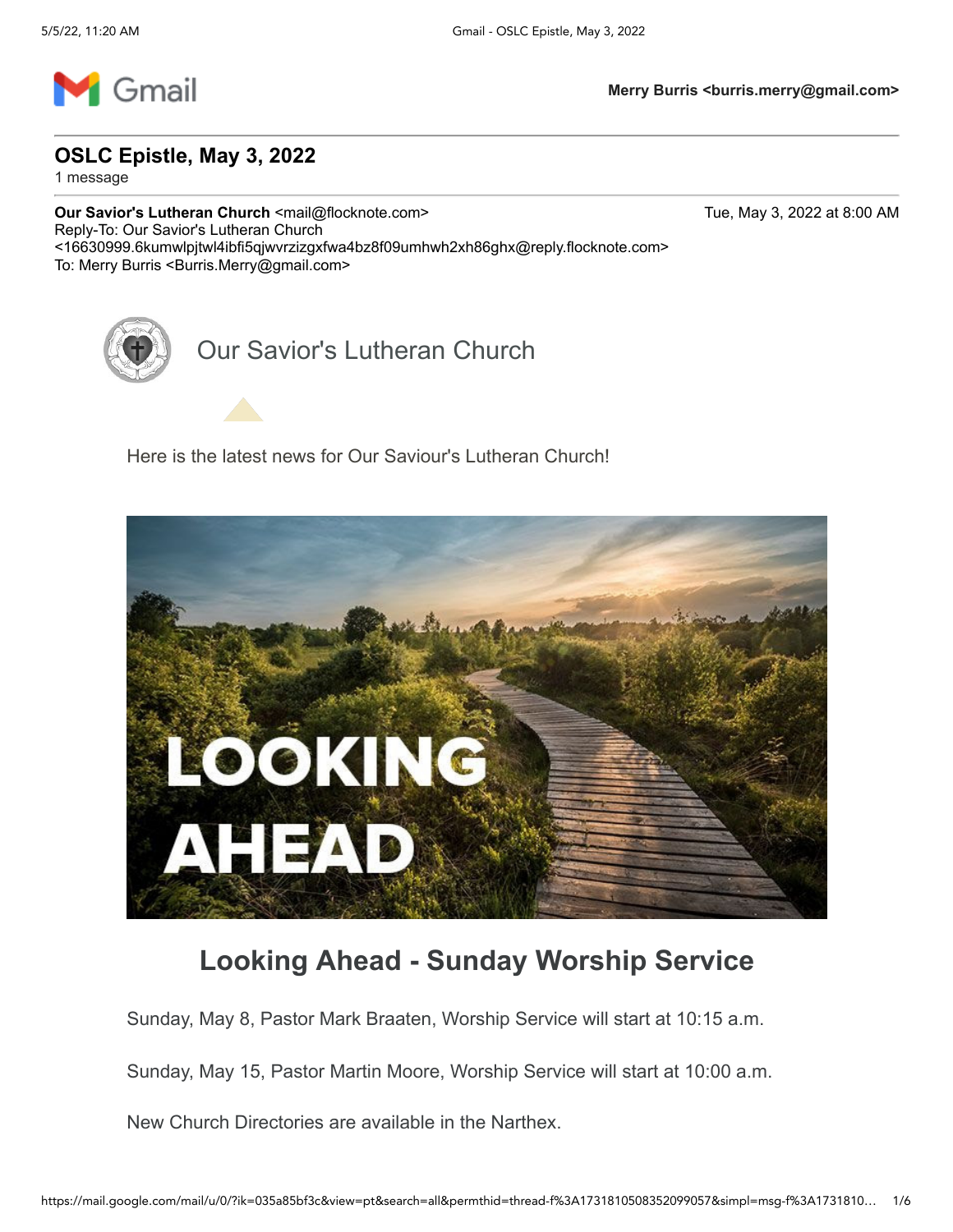

### **Volunteers Wanted**

Our first phase of our Audio/Visual upgrade is complete. We have a new soundboard and additional speakers have been installed. Our next step is the installation of the new visual components, which is scheduled for installation in early May. We are looking for volunteers to help on the soundboard and visual components in our worship services. Toby and I will train you in the areas that interest you. You must have some experience with Microsoft 10 or 11. Below are some of the tasks:

- Operating the sound board
- Preparing the slides for the worship service
- Flipping the slides during worship service
- Editing the worship service video
- Setting up the microphones

Contact Chris Burris for more information, [Cburris9031@gmail.com](mailto:Cburris9031@gmail.com) or 303-668-6643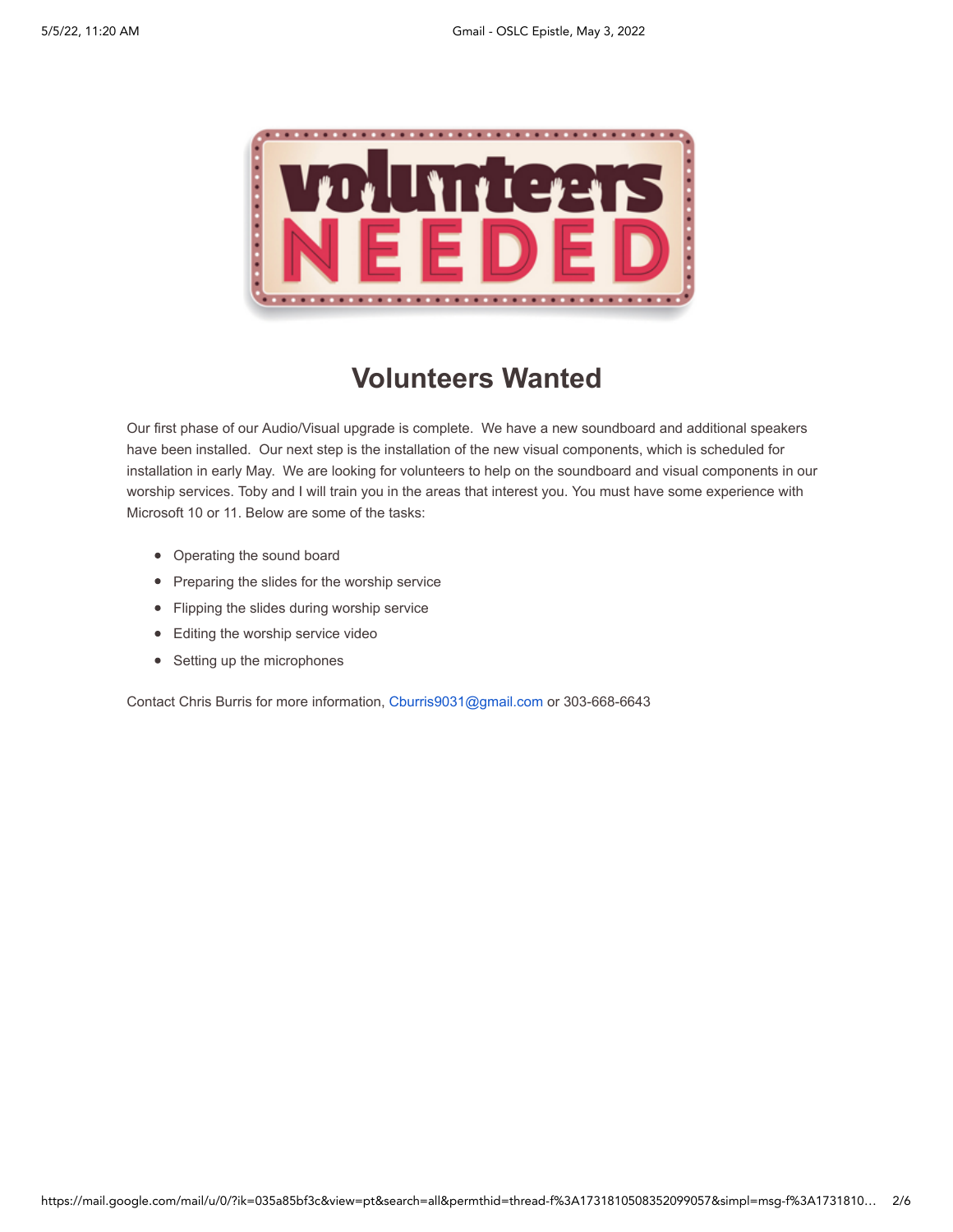5/5/22, 11:20 AM Gmail - OSLC Epistle, May 3, 2022



#### **Thank you! Thank you!**

A huge thank you goes out to Bryan Eng for his training on CPR and what to do in cases of choking. We also learned how to use our AED at the church. It was very informative and a great lesson in the working of our hearts. Bryan is a traveling cardiac nurse and is the son of Peter and Pauline Eng. We wish him safe travels and so glad we got to spend a little bit of time with him before he's off on his next assignment.



# **Thursday Morning Bible Study**

Thursday, May 5, Bible Study is resumed.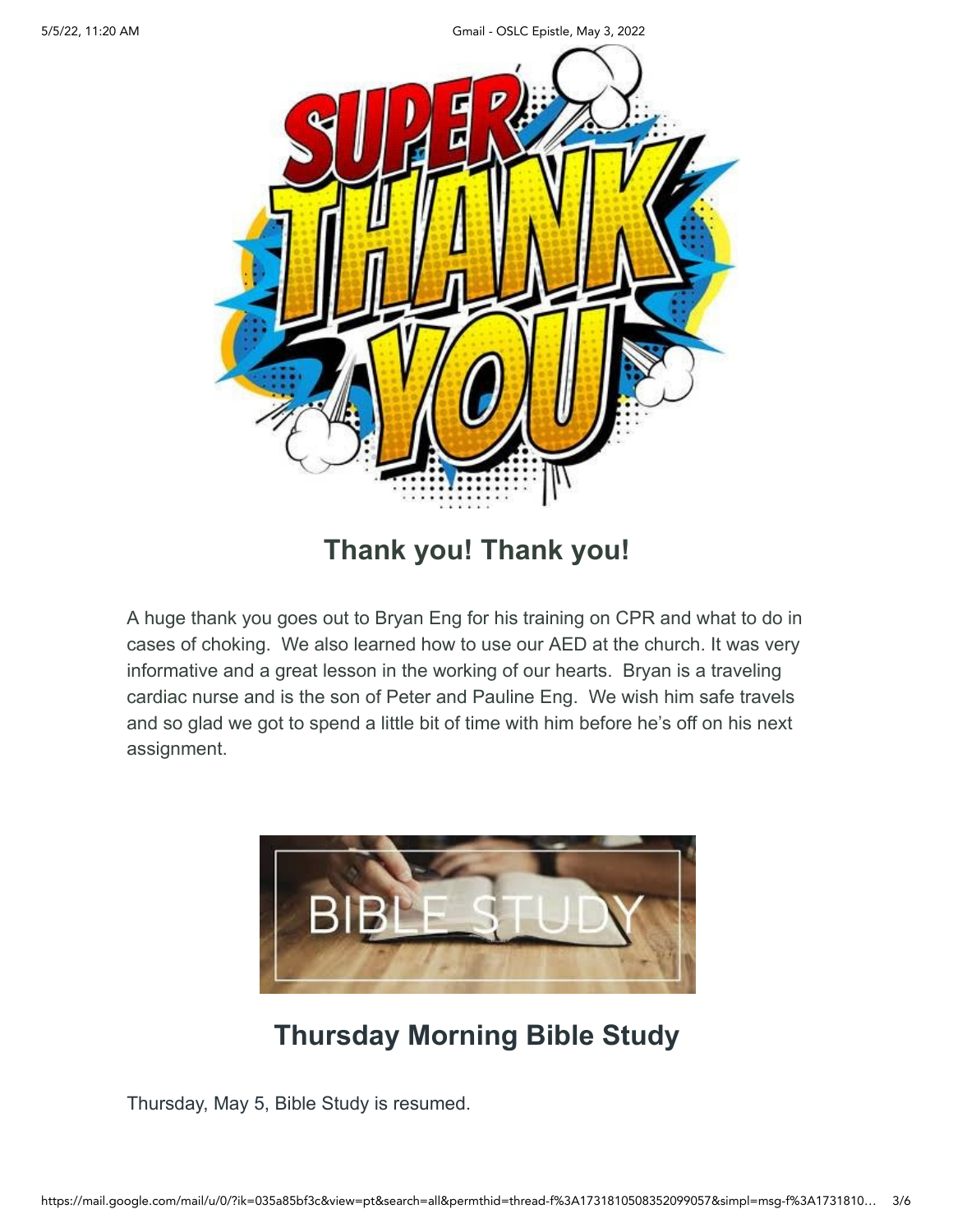

### **Sunday School Teachers**

Sunday, May 1, our congregation expressed their thanks and gratitude for the great job our Sunday School Teachers have done. Those teachers are: Laura Tabler, Mika and Ray Campbell, Donald Watson, and Courtney Henriksen.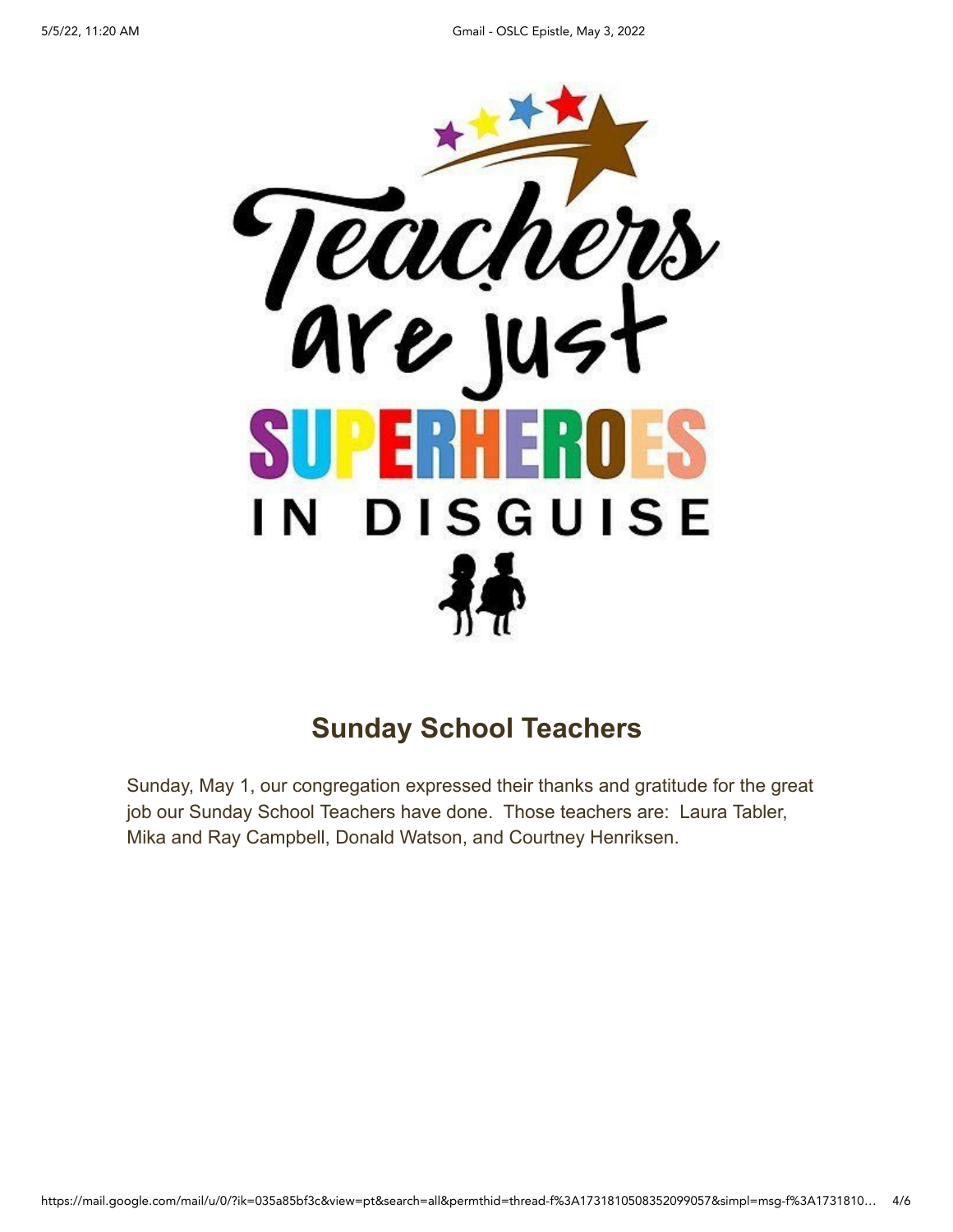5/5/22, 11:20 AM Gmail - OSLC Epistle, May 3, 2022



# **Prime Timers - Meeting May 12!**

Here is the game plan:

Thursday, May 12, 11:30

For the May meeting, Prime Timers have decided to meet in the Fellowship Hall for a Pizza Party. We are looking for a few people to volunteer to bring a salad/vegetable and desert. We asking everyone to donate \$5 to help cover the cost of the pizzas.

Pastor Martin will lead us in prayer and a short business meeting will follow. Glory will be giving a presentation on her recent mission trip. There is also a tentative plan to build health kits for the Disaster Relief Warehouse.